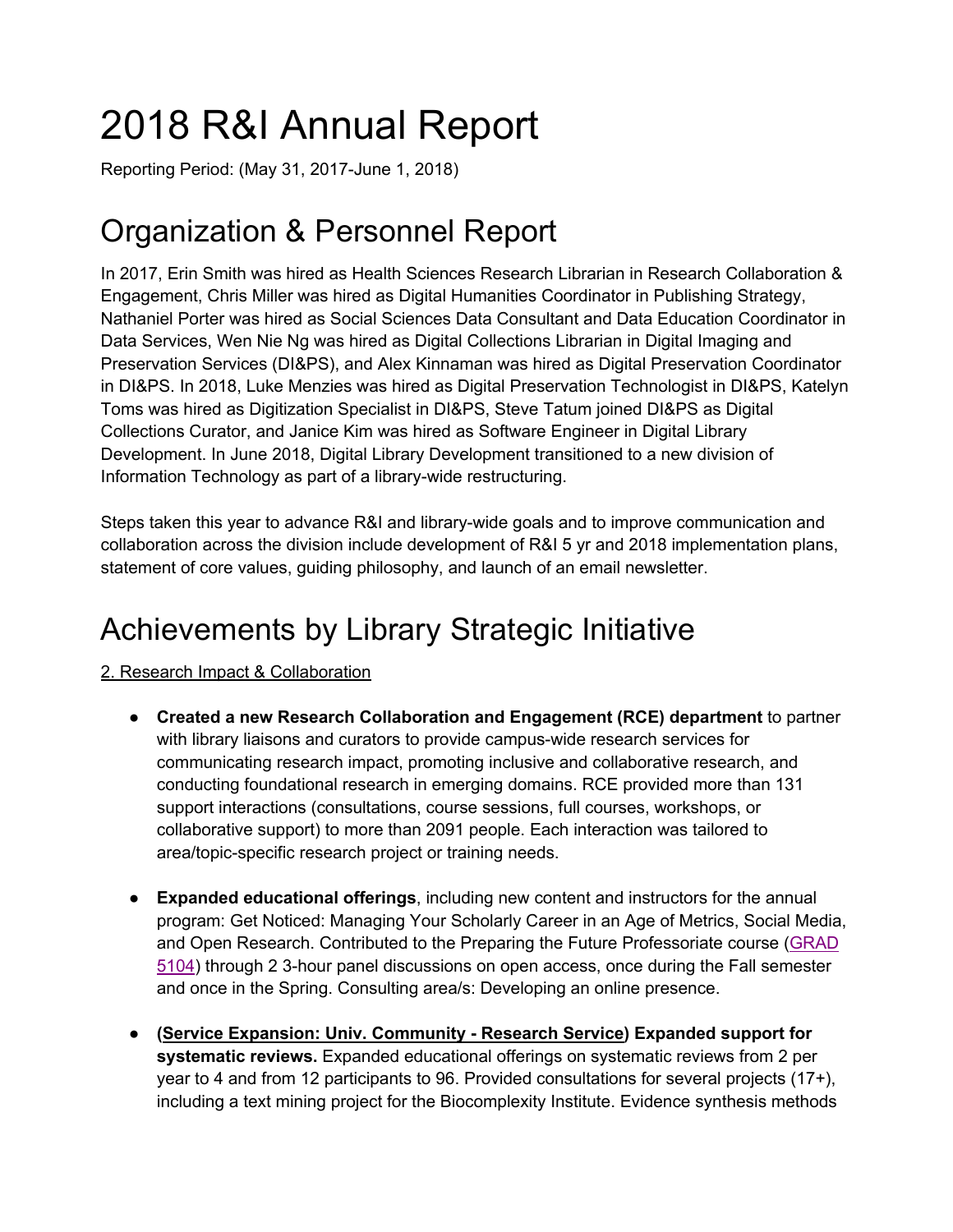and tools are key to gaining insight from today's available information, for establishing foundational research for cutting edge and interdisciplinary topics. Consulting area/s: Evidence synthesis/systematic reviews; Mining scholarly literature text and data.

- Provided students in Public Health, Neuroscience, and Biochemistry with the opportunity to leverage their disciplinary knowledge in the **creation of educational content for the Master Health Research Literacy Project** and to reflect on their experience. Outcomes include internal presentations to a stakeholder group; co-authored presentation for a regional conference, and drafts of 3-4 part modules on 3 topics (vaccines and antibiotics, graphic medicine, and genetics). Consulting area/s: Creating openly licensed content; Expert searching; Community engagement. University Initiative: Experiential Learning; Health Sciences and Technology Campus.
- **(Service Expansion: Univ. Community - Research Service) Completed the search process to hire a Research Impact Librarian** to lead efforts to assess impact service needs, coordinate research impact consulting services with liaisons, develop a communication and outreach plan for Altmetrics Explorer, and expand research impact educational programs. Efforts to prepare for research impact services include launch of an Elements CV pilot project and creation of resources to assist scholars with communicating impact (used 480 times). RCE worked with Faculty Affairs and Collections and Technical Services to make Altmetric Explorer, a key database for research engagement data, available campus wide and began the Elements support pilot project. These services make it easier for faculty and administrators to learn more about and share the impact of their research, scholarship, and other works. Consulting area/s: Understanding current research information systems; Modeling and curating institutional data; Learning how to prepare a comprehensive impact report; Health information.
- **Launched early campus-wide support for research collaboration**. Provided consultations and organized a panel session. 67 members of the VT community used the VT Libraries supported Open Science Framework (OSF). Consulting area/s: Using the Open Science Framework.
- Usage also continued to be high for **LibGuides created by members of the RCE department**:

| LibGuide                                          | Engagement |
|---------------------------------------------------|------------|
| Translational biology, medicine and health (TBMH) | 8088 views |
| <b>Systematic Reviews and Meta-Analysis</b>       | 6108 views |
| <b>BIOL 1004 FYE Course Guide</b>                 | 5969 views |
| <b>HNFE 4004 Research Resources</b>               | 2299 views |
| Psychology                                        | 1803 views |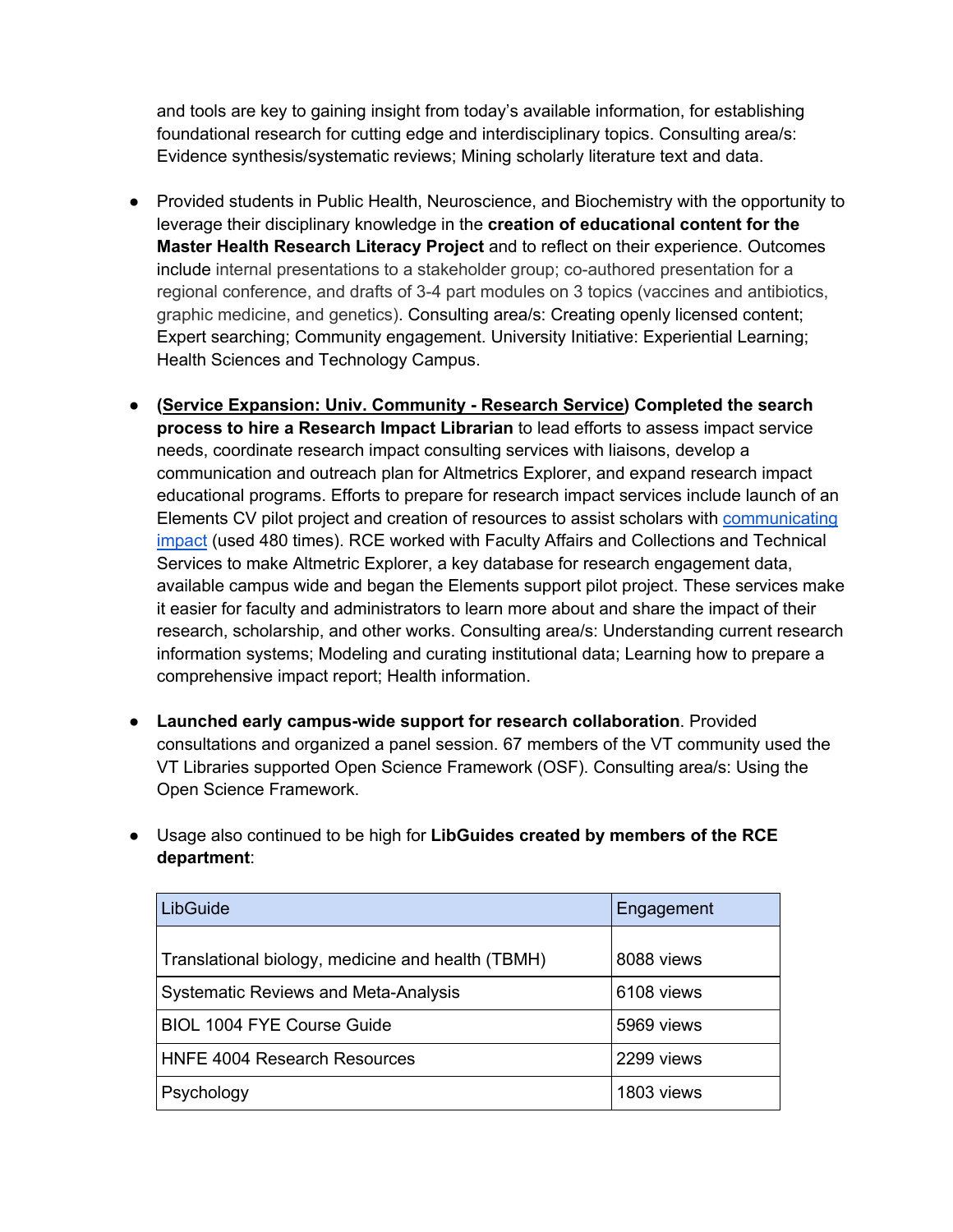| <b>BCHM 1014 Research Resources Biochemistry FYE</b> | 1775 views |
|------------------------------------------------------|------------|
| Human nutrition, foods, and exercise                 | 1693 views |
| <b>Biological sciences</b>                           | 1671 views |
| <b>Health Sciences</b>                               | 1639 views |
| <b>HNFE 2014 Research Resources</b>                  | 1379 views |
| NIH Data Sharing Plan Guide                          | 1149 views |
| Medicine                                             | 1110 views |

#### 3. Research Data

- Organized a Health Analytics Summit aimed at **developing community around the interdisciplinary topic of health data**. 97 participants representing 40 unique departments and institutes engaged in dialogue and a research showcase that improved our understanding of health data discoveries, questions, perspectives, and interests. Partners included College of Business, College of Liberal Arts and Human Sciences, College of Science, Virginia Tech Carilion Research Institute, Virginia Tech School of Medicine, and Carilion Clinic. The Libraries' were invited to co-sponsor a health data conference with Carilion Clinic in August 2018. Consulting area/s: Informatics (all); Health information. University Initiative: Beyond Boundaries; Health Sciences and Technology Campus.
- **(Service Expansion: Univ. Community - Student Work Exp., Experiential Learning, and Research Service) Launched two data science studios**, the **Data Transformation Lab** with specialized services for geospatial information systems (GIS), data forensics, and data manipulation, and the **Data Visualization Studio** where students and faculty can discover and learn how to present their data in visually meaningful ways. In the Data Visualization Studio, students led workshops, consulted with faculty and students on a wide range of projects including transdisciplinary collaborations, visualizing the destination areas, and detailed diversity breakdowns. Two students presented at ICAT day and a graduate student helped write an ICAT proposal and collaborated with Biocomplexity faculty on opioid visualizations. The Data Transformation Lab hired 4 students for GIS and digital forensics support and provided 45 separate consults, including the following spotlighted consultation - University Libraries Data Transformation Lab builds collaboration and enhances research. In addition, DTL has partnered with the department of Geography to support an undergraduate internship. Consulting area/s: Data visualization (all); Recovering data; Using geospatial information systems; Processing and generating data. University Initiative: Beyond Boundaries; Experiential Learning.
- Expanded data education programs. Delivered an **exemplar 1.5-day Data Essentials Workshop** for graduate teaching assistants for the Data in the Social Context course offered in conjunction with College of Liberal Arts and Human Sciences and the Data and Decisions Destination Area. Contributed 17 data-themed guest lectures in courses.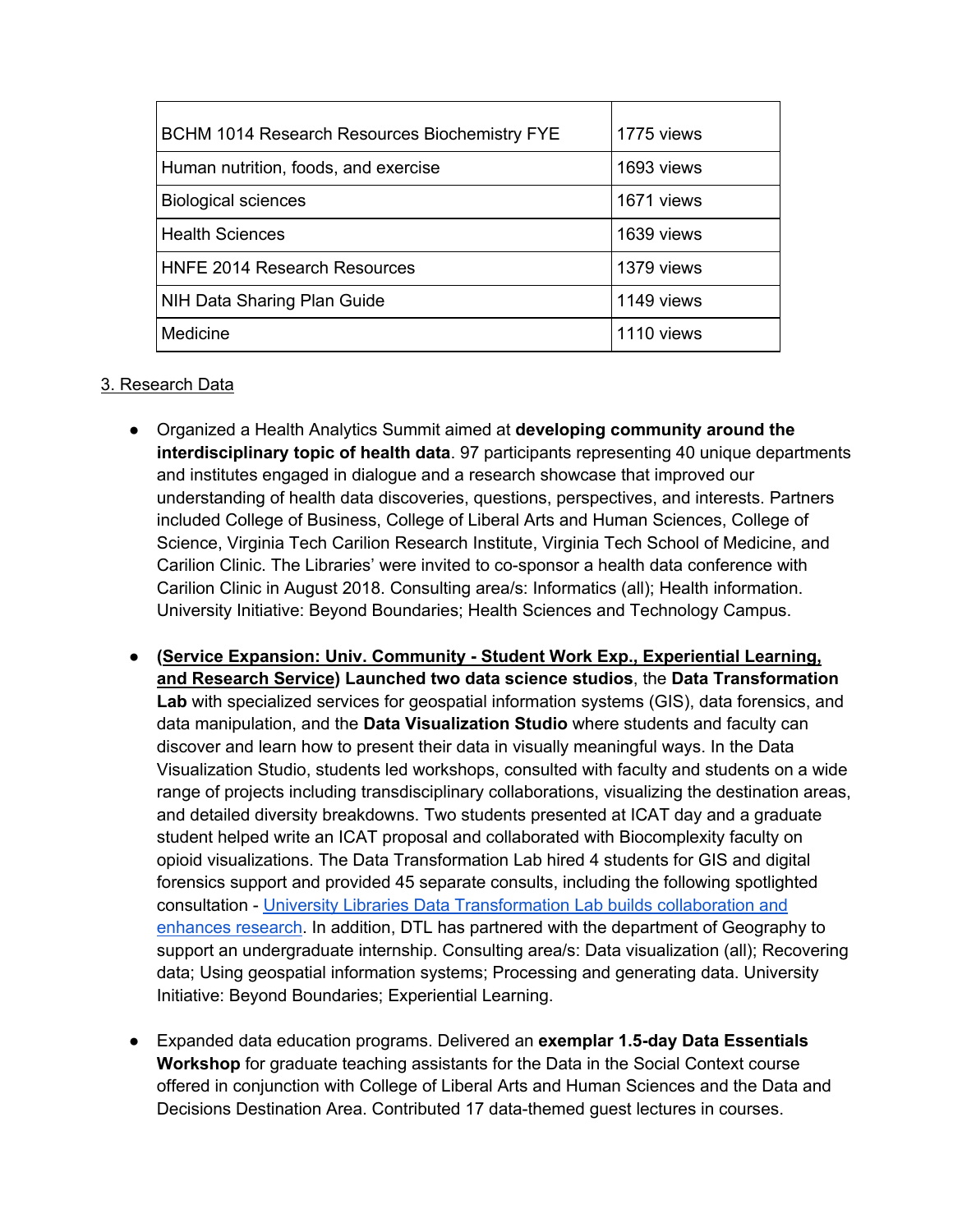Developed Qualitative Text Analytics and Data Visualization series, offered 10 data themed workshops and 6 Software Carpentry-inspired workshops, taught GRAD 5024, partnered with Honors College on Discovery Innovation Studios courses, partnered with CLAHS/Data and Decisions Destination Area to support GTA cohort for Data in a Social Context course. Consulting area/s: Data visualization (all); Understanding data/data science. University Initiative: Beyond Boundaries.

- **Provided data consulting services and established core programs of the Informatics Lab** (platform for data science collaborations). Consults include 300 research projects, 30 collaborations, 8 full project partnerships, 30 DMP consults, and 57 data extraction/collection/discovery projects. Outcomes include consultants as co-PIs on 6 grant applications led by researchers outside the Libraries and contributions to 17 publications. Increased knowledge of machine learning and deep learning to expand our informatics expertise. Consulting area/s: Preparing a data management plan; Informatics (all).
- **Provided and improved campus-wide data management and curation services**. Made progress on software development to improve the functionality of VTechData, including steps towards allowing for deposit from the Open Science Framework (in partnership with the Center for Open Science) and batch loading and export of files and metadata. Developed a process for curating large datasets whereby curators transfer the dataset into VTArchive using Globus (a partnership with Advanced Research Computing) and link to the dataset from a record in VTechData. Consulting area/s: Depositing in VTechData.
- **(Service Expansion: Univ. Community - Student Work Exp., Experiential Learning, and Research Service) Developed a proposal for Data Bridge**: a library student research/consulting cohort that builds on foundational work in Bevan & Brown Lab to support data analytics, curation, and visualization. Hired and trained 20 students in specialized consulting methods, supported over 100 projects, and provided 6 student teams with 40 credit hours of undergraduate research per semester. Outcomes include a student national fellowship recipient, 2 published papers with student co-authors, and 20+ presentations at local and national conferences. Consulting area/s: Understanding data/data science. University Initiative: Experiential Learning; Beyond Boundaries.

#### 4. Digital Libraries

- **Engaged in digital library-driven data science partnerships.** Partnered on data streaming projects with Mechanical Engineering, Math, and Computer Science and the Goodwin Hall Living Lab and contributed ideas for advancing this work in a Data and Decisions NSF proposal. Built a prototype computer music repository with Professor Ico Bukvic and partners in the School of Performing Arts and the Institute of Creativity, Arts, and Technology. Consulting area/s: Creating a new open access repository system; Creating an accessible repository system. University Initiative: Beyond Boundaries.
- **Launched phase one of the VT, Appalachia, and Commonwealth Archive** with community partners Virginia Tech Squires Theatre, Barter Theatre, Montgomery Museum,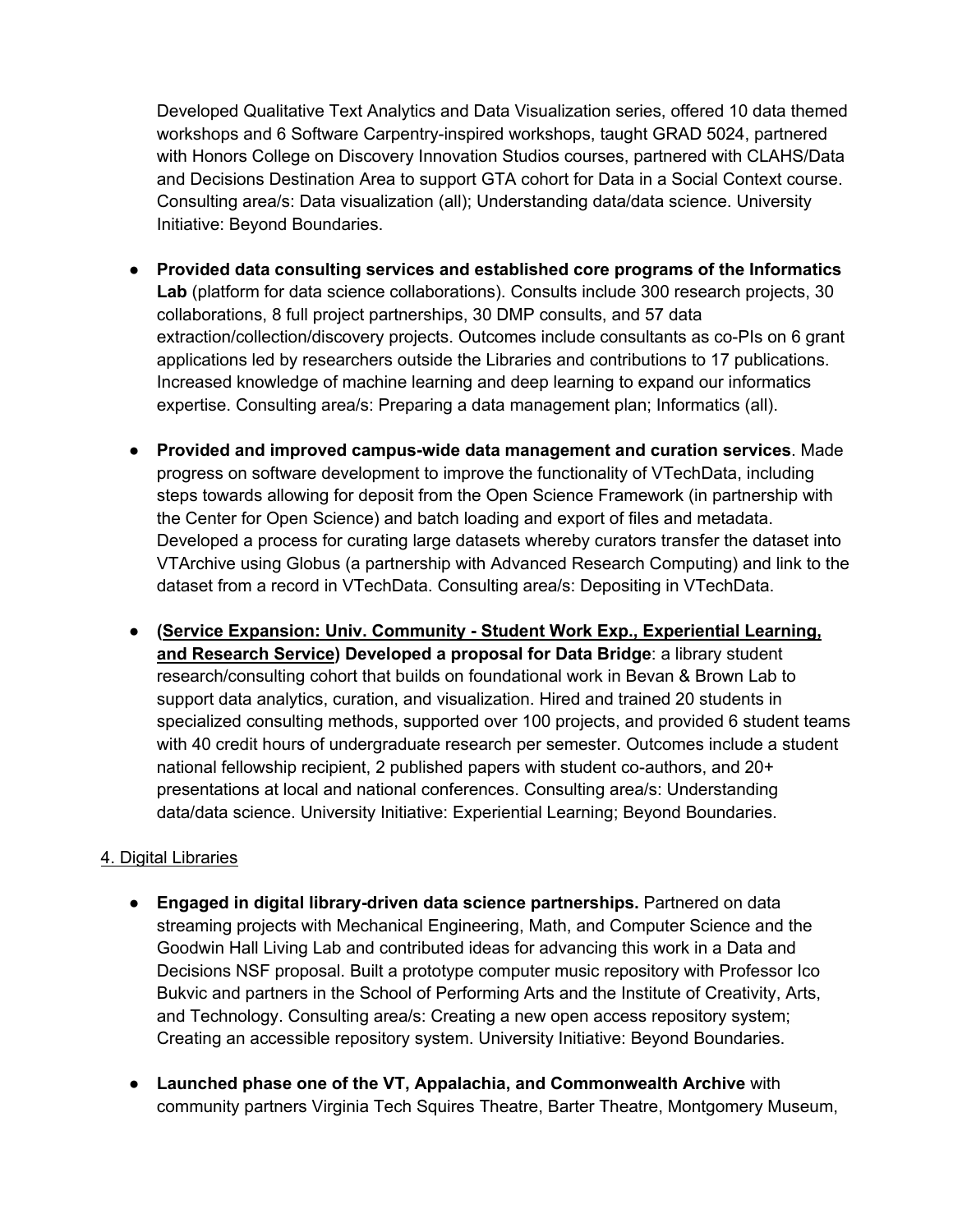City of Crewe, VA, and Reynolds Homestead. http://di.lib.vt.edu/ Tested, configured, and deployed Omeka as short-term digital library platform to host multiple content types. Produced over 163,000 digital objects for the archive. Established workflows and relationships for Digital Public Library of America harvesting through the Digital Virginia's Service Hub. Proposed process for gathering stakeholder input, documented functional requirements, and developed business plan for phase two of the digital library. University Initiative: Community engagement.

- **Expanded Digital Imaging Lab** into Digital Creation Suite through technology acquisition and collaborative space consolidation with Special Collections to reduce redundancy, combine efforts of Digital Imaging and Preservation and Special Collections. Outcomes include increased potential for higher production volume and broader scope of materials the University Libraries can digitize.
- (**Service Expansion: Public - Community Engagement**) **Launched regional digitization service** and produced digitized content in open formats of cultural heritage collections of enduring value to community partners: Virginia Tech Squires Theatre, Barter Theatre, Montgomery Museum, City of Crewe, VA, and Reynolds Homestead. Consulting area/s: Digitizing materials; Producing digitized content in open formats. University Initiative: Community engagement.
- **Digitized materials resulting in** over 163,000 images and derivatives in various file formats. Totals per file format and hard drive space: 91,550 tiffs with a new total of 223,550, 151,110 jpegs with a new total of 179,110, 5.68TB of hard drive space with a new total of 8.02TB, 6 3D photogrammetry specimens from the Virginia Tech Geosciences Museum, and 5 3D photogrammetry models of sculptures from the Taubman Museum in Roanoke, Virginia.
- Initiated and engaged in community initiatives through the Institute of Museum and Library Services grant, "Developing Library Strategy for 3D and Virtual Reality Collection Development and Reuse", to **understand trends in photogrammetry practice** and library service model development. Held the first national forum on 3D and virtual reality content creation and publishing. Partners include University of Oklahoma and Indiana University.
- Developed *Collection on Higher Education Policy for Minorities in the United States* (https://vtechworks.lib.vt.edu/handle/10919/82860), an online collection of 500 open access documents that provide a comprehensive and balanced view on higher education policy analysis for minorities in the United States. Consulting area/s: Creating an open repository collection. University Initiative: Beyond Boundaries; Diversity and Inclusion.
- **Launched an Accessibility Club** to address cross-departmental digital accessibility issues, concerns, and opportunities. Partnered with the Office for Equity and Accessibility on collaborative learning projects. Contributed accessibility recommendations to the COMPEL computer music repository project. Consulting area/s: Creating an accessible repository system. University Initiative: Diversity and Inclusion.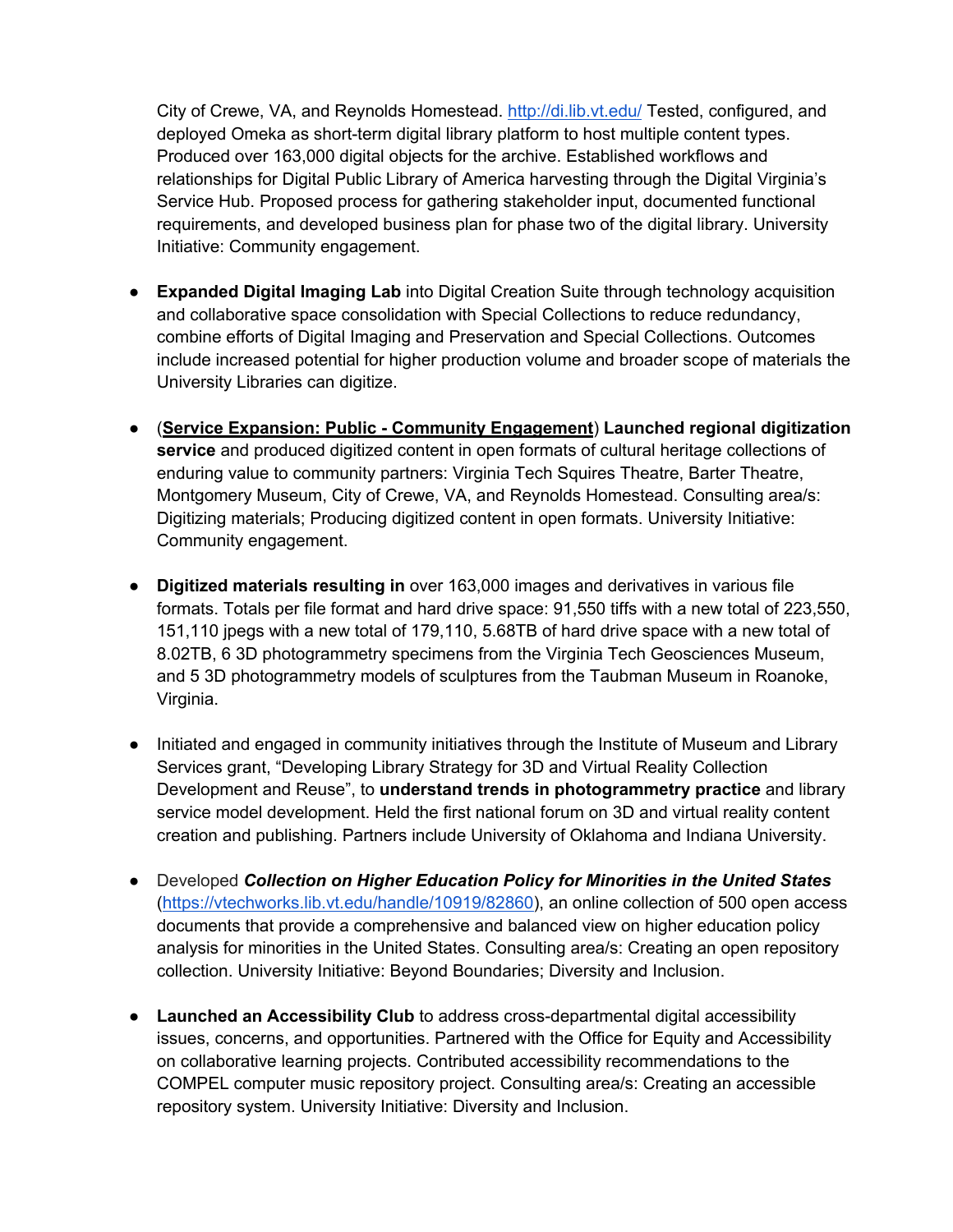- **Installed and tested digital curation platforms and tools as virtual machines** with the aim of providing practical direction to colleagues on which tools to use and how to best integrate disparate procedures involved with data creation, digital imaging, preservation storage & maintenance, and digital library access.
- **Other digital library service activities** include drafting and updating a new Digital Preservation Policy (statement of principles, preservation procedures, and collection level metadata guidelines), developing preservation LibGuides, developing a digital library project review and evaluation process (including a workflow for digital humanities projects that would span the whole life of a project from prototyping to archive), and creating a digital library technology roadmap with defined short term and long term goals.
- **Digital library development achievements** include securing \$248,451 from the Institute of Museum and Library Services (IMLS) for "Continuing Education to Advance Web Archiving", code contributions to the Fedora project (Fedora 4 docker project downloaded over 2900 times), completing the prototype International Archive of Women in Architecture digital library, increased library-wide knowledge Amazon Web Services, custom web archiving index development, resolution of 550 recorded digital library issues, and completion of the subcontract for the IMLS-funded Educopia ETD Curation Workbench project. Consulting area/s: Creating a new open access repository system.

#### 5. Digital Scholarship

- **Funded open publication** of 104 scholarly articles written by 241 unique Virginia Tech authors. \$123,571 supported new scholarship produced by VT students, staff, and faculty in 14 colleges/centers/institutes. Since the pilot fund began (FY 2013-2014), OA articles support has grown 89% from \$58,700 to \$123,571 with a larger increase in articles: 111% from 55 to 104.
- **Increased open access to institutional resources** in VTechWorks with 4,357 new items total, 803 items in new Beyond Boundaries collections, 413 scholarly articles deposited through Elements, 470 new peer reviewed articles from open access publishers BioMed Central (existing), MDPI and Hindawi, and the new interdisciplinary faculty/student Vaccine Research Group collection. The repository received 520,480 item views and 6,025,112 downloads; average downloads per day (3,620 ) is one of the highest among Repository Analytics & Metrics Portal members, second only to University of Michigan's Deep Blue. Noteworthy collections developed this year include:
	- James D. McComas Staff Leadership Seminars
	- Information Systems for Biotechnology
	- PPE: Program in Philosophy, Politics, and Economics
	- Vaccine Research Group
	- Faculty Works, Department of Chemistry
	- Southern Industrial Educational Association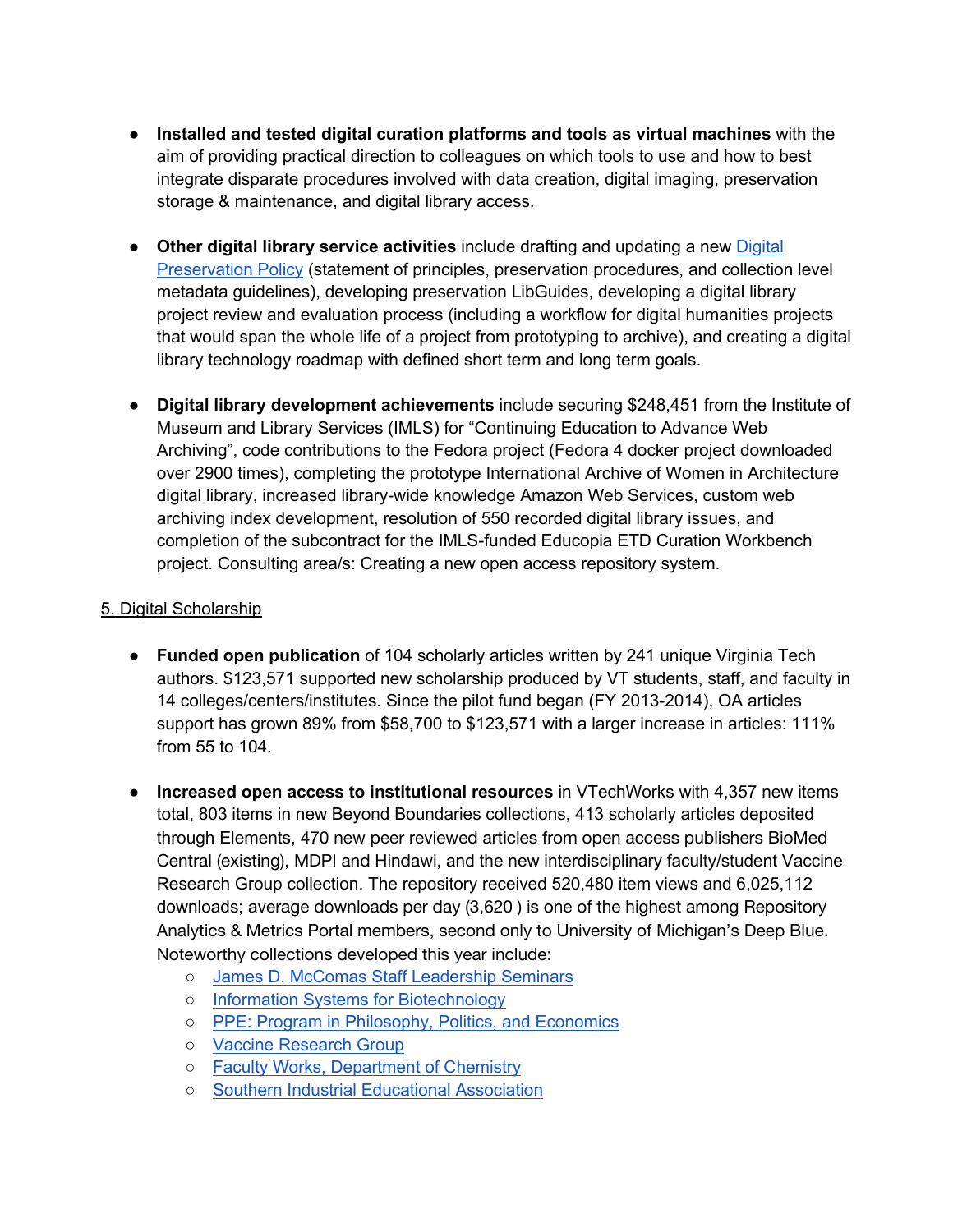- **Integrated repository with university infrastructures**, including 1) implementing Repository Tools 2, which will allow the harvest of metadata from VTechWorks to Elements, increasing the exposure of VTechWorks collections to faculty when using Elements and enhancing faculty efficiency using Elements, and 2) ETD direct submission process in VTechWorks, which eliminates the need for the legacy ETD-db system. Partners include Digital Science and the Graduate School. University Initiative: Scalable and Sustainable Infrastructure for a Top 100 Global University.
- **Delivered workshops and public programs on open movements**, including campuswide programs on using open methods in teaching in STEM disciplines (Dr. Lorena Barber, George Washington University), open workflows for research quality, reproducibility, and diversity (Dr. Jeff Spies, Center for Open Science), and open education practices: equity, achievement, and innovation (Dr. Rajiv Jhangiani, Kwantlen Polytechnic Institute). In total, over 350 attendees participated in over 20 workshops, and we continued to provide campus-wide leadership as coordinators of Open Access Week and Open Education Week. Consulting area/s: Advising on Creative Commons licenses; Open education (all); Understanding trends in scholarly publishing. University Initiative: Economic Development; Beyond Boundaries; Diversity and Inclusion.
- **Increased outreach and advocacy on open access and open education**, as demonstrated by our continued engagement in Open Access policy conversations with the Commission on Research and members of the university community, membership this year in the Coalition of Open Access Policy Institutions (COAPI), workshops on open pedagogy practices, 723 open-themed consulting sessions with faculty, students, and community/public, as well as by usage of our curated resources (see list below). Consulting area/s: Open education (all); Understanding open pedagogy.

| Resource name         | Authors/contributors                                      | Resource type          | Engagement    |
|-----------------------|-----------------------------------------------------------|------------------------|---------------|
| Open@VT               | Young, Walz,<br>Pannabecker, Potter,<br>Lawrence, Guimont | <b>Blog</b>            | 3,700 views   |
| @openatyt             | Young                                                     | <b>Twitter account</b> | 800 followers |
| OpenVT                | Young, Walz                                               | Google email group     | 138 members   |
| <b>ETDs</b>           | McMillan                                                  | LibGuide               | 9.019 views   |
| <b>OASF</b>           | McMillan                                                  | LibGuide               | 2,405 views   |
| <b>Open Access</b>    | Young                                                     | LibGuide               | 1,386 views   |
| <b>Open Education</b> | Walz                                                      | LibGuide               | 14,056 views  |
| <b>ORCID</b>          | Young                                                     | LibGuide               | 234 views     |

● **Published new journals and articles and migrated legacy journals to Ubiquity**. We supported a total of 50 journals: 10 active journals, and 40 archived, embargoed, or dormant journals. We completed the migration of 6 journals to Ubiquity Press; 2 journal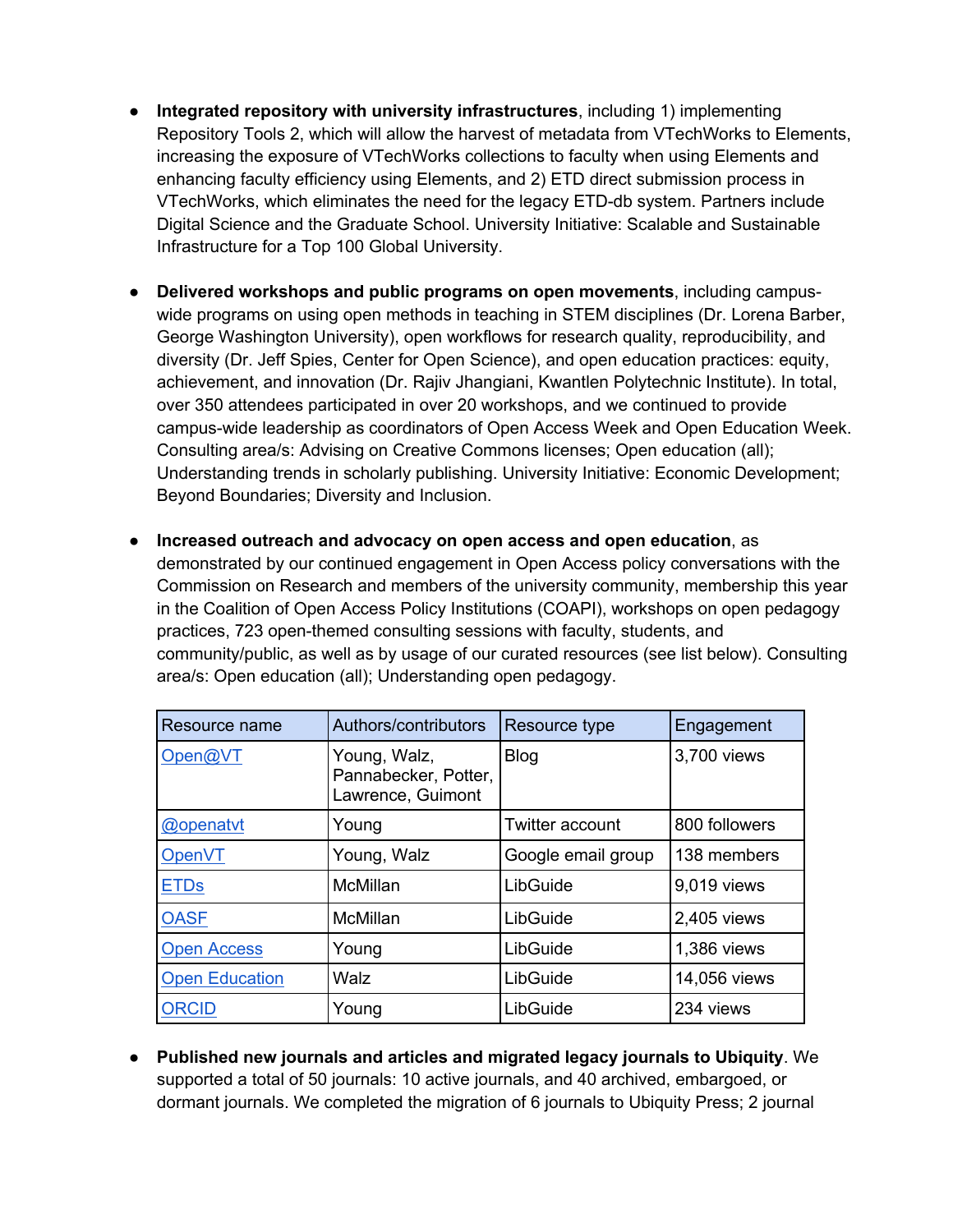migrations are still in process. We moved 1 journal to archived status (Journal of Research in Music Performance). We migrated 583 articles to Ubiquity Press and published 54 new articles. We processed 90 articles for accessibility, consulted with 16 individuals on digital authoring and digital layout editing, and released 329 embargoed articles for open access publication. Our services supported 62 students and 14 faculty members and we estimate our VT Publishing (OJS, Scholar, and Ubiquity) page views total over 600,000. Consulting area/s: Establishing a new open access journal; Selecting and using digital authoring tools; Selecting and using digital editing tools.

#### ● **(Service Expansion: Univ. Community - Publishing Service) Supported book**

**publishing.** We supported by subvention of \$5,000 publication of the open access book, "*A Colonial Affair: Commerce, Conversion, and Scandal in French India"* by CLAHS faculty member Danna Agmon (the first supported by the Towards an Open Monograph Ecosystem (TOME) initiative) in collaboration with CLAHS and the Provost's Office. We published "*RE: Reflections and Explorations: A Forum for Deliberative Dialogue*" by public and international affairs professor Max Stephenson Jr., the student authored and edited "*Welcome to the Beatles*" as part of a course taught by history associate professor Robert Stephens, supported 73 student authors of chapters in books, supported 3 faculty members as editors/advisors of books, and supported 30 faculty members via consulting on their monographs (60 hours spent reviewing book proposals and advising on finding a publisher). We consulted with 11 individuals on digital authoring and digital layout editing specifically for book publication. Consulting area/s: Producing and publishing books; Selecting and using digital authoring tools; Selecting and using digital editing tools.

- Supported 10 **digital humanities projects**, including Daniel Newcomb's VPI in World War I, LaDale Winling's Redlining Virginia, David Radcliffe's Lord Byron and his Times, Tom Ewing's and Daniel Newcomb's Roanoke Valley in the Great War, Ed Gitre's The American Solder in World War II, Todd Ogle's Christiansburg Institute (CI Spy) project, and the multiauthor and multidisciplinary Shakespeare's Garden Virtual Reality Project.
- In support of our goals to **explore publishing partnerships that reinforce University priorities**, we publish RE: Reflections and Explorations which aligns with the Equity and Social Disparity in the Human Condition SGA (55 students published this year); we publish Community Change which aligns with the Intelligent Infrastructure for Human Centered Communities DA, the Equity and Social Disparity in the Human Condition*,* the Policy SGAs; and we publish SPECTRA which aligns with the Equity and Social Disparity in the Human Condition SGA (9 students published this year). University Initiative: Beyond Boundaries.
- **Supported the creation and publication of Open Educational Resources** (OERs), including *Electromagnetics* [vol. 1 beta] by Steven Ellingson, faculty member in Electrical and Computer Engineering. The book has received 7,704 downloads to date; 2202 views in last 6 months. Open@VT announcement Jan. 18; *Fundamentals of Business*, 2<sup>nd</sup> ed. by Skripak, Stephen J., Virtual Reality Dog, Thomas Tucker/Anita Walz, and Augmented Reality Dog. Consulting area/s: Open education (all); Producing and publishing books.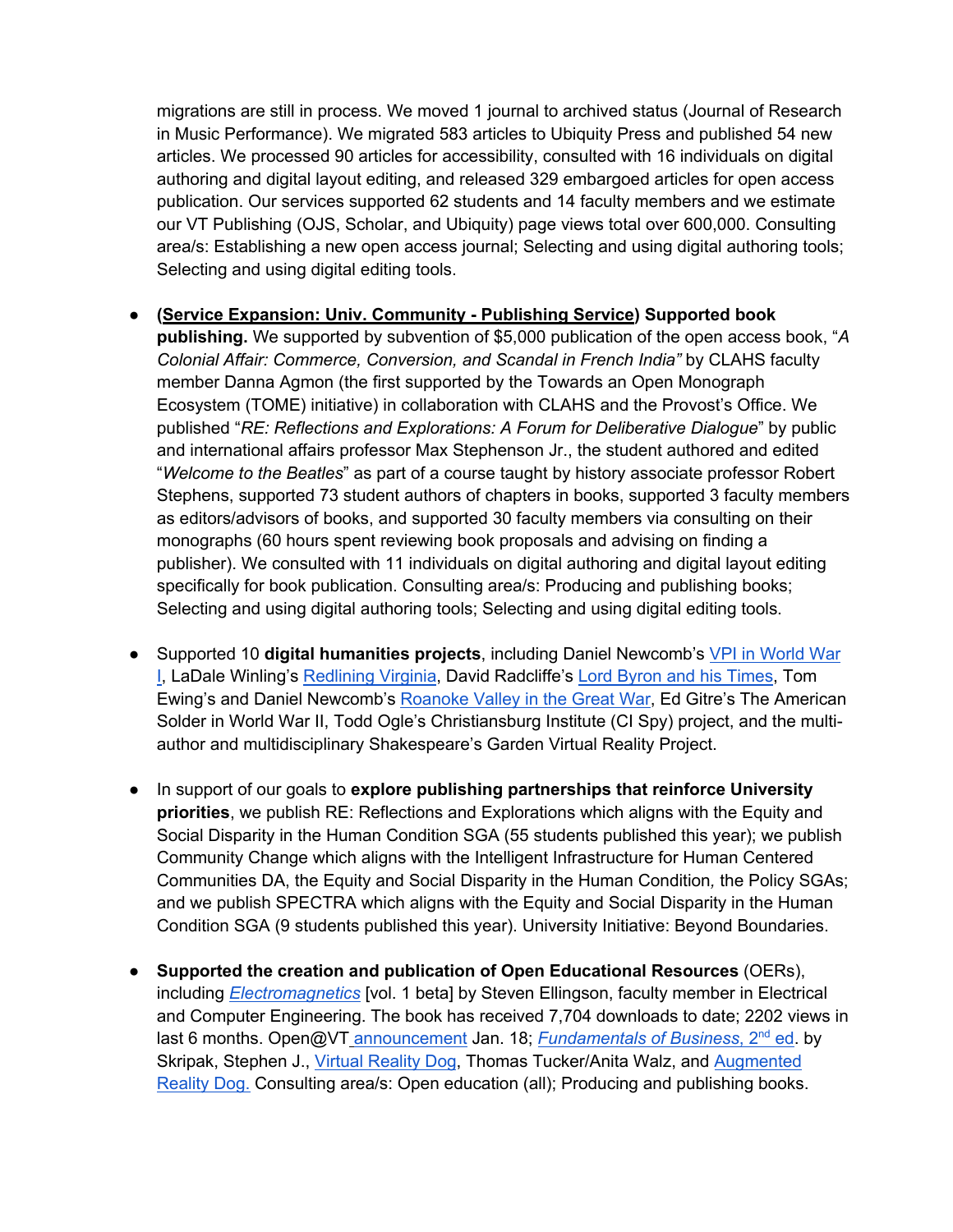- As a member of the Open Textbook Network (OTN) Publishing Cooperative we **received training in Scribe production workflow** and have translated pieces of this workflow to use while migrating Microsoft Word files to PressBooks.
- **(Service Expansion: Univ. Community - New Academic/Research Programs, Student Work Exp., Instructional Service) Launched Athenaeum in Fall 2017**. Configured Athenaeum rooms for use, established instructor partnerships, provided classroom and project support beginning Fall 2017. Consulting area/s: Digital humanities (all). University Initiative: Beyond Boundaries.

| Athenaeum Fall 2017 stats                          |                      |                |
|----------------------------------------------------|----------------------|----------------|
| Semester-long Courses Supported (4)                | <b>Student count</b> |                |
| Intro to Data in Social Context (MW)               | 25                   |                |
| Russia Since Communism (TTH)                       | 19                   |                |
| Issues in Public Discourse (TTH)                   | 17                   |                |
| Research Seminar in History (TTH)                  | 23                   |                |
| Series Meetings Supported (3)                      | Average count        |                |
| STS Seminar Series (7 mtgs)                        | 31                   |                |
| What Is Health? Series (4 mtgs)                    | 15                   |                |
| Data in Society Forum (3 mtgs)                     | 10                   |                |
| Individual Events (16)                             | Attendee count       | Remote         |
| Oral history workshop (9/6)                        | 8                    |                |
| NEH Fellowships (9/13)                             | 12                   | $\mathbf{1}$   |
| Paul Laqueur met Humanities fac. (9/14)            | 11                   |                |
| NEH Program Officer Teleconference (9/20)          | 18                   | $\overline{2}$ |
| Ethnochoreology Telemeeting (9/25)                 | 5                    | 4              |
| Danna Agmon History class presentations<br>(10/18) | 21                   |                |
| Special Collections visit (10/20, two sessions)    | 65                   |                |
| Phi Beta Kappa Speaker (10/25)                     | 15                   |                |
| AD Carson lecture (11/3)                           | 8                    |                |
| Advancement visit (11/6)                           | 3                    |                |
| Website wireframing workshop (11/9)                | 12                   |                |
| Ed Gitre WWII meeting (11/20)                      | 9                    | 3              |
| 17 Moments in Soviet History meeting (11/28)       | 15                   | 1              |
| Omeka Users Group meeting (12/6)                   | 21                   |                |
| Viral networks (12/11)                             | 8                    | $\overline{7}$ |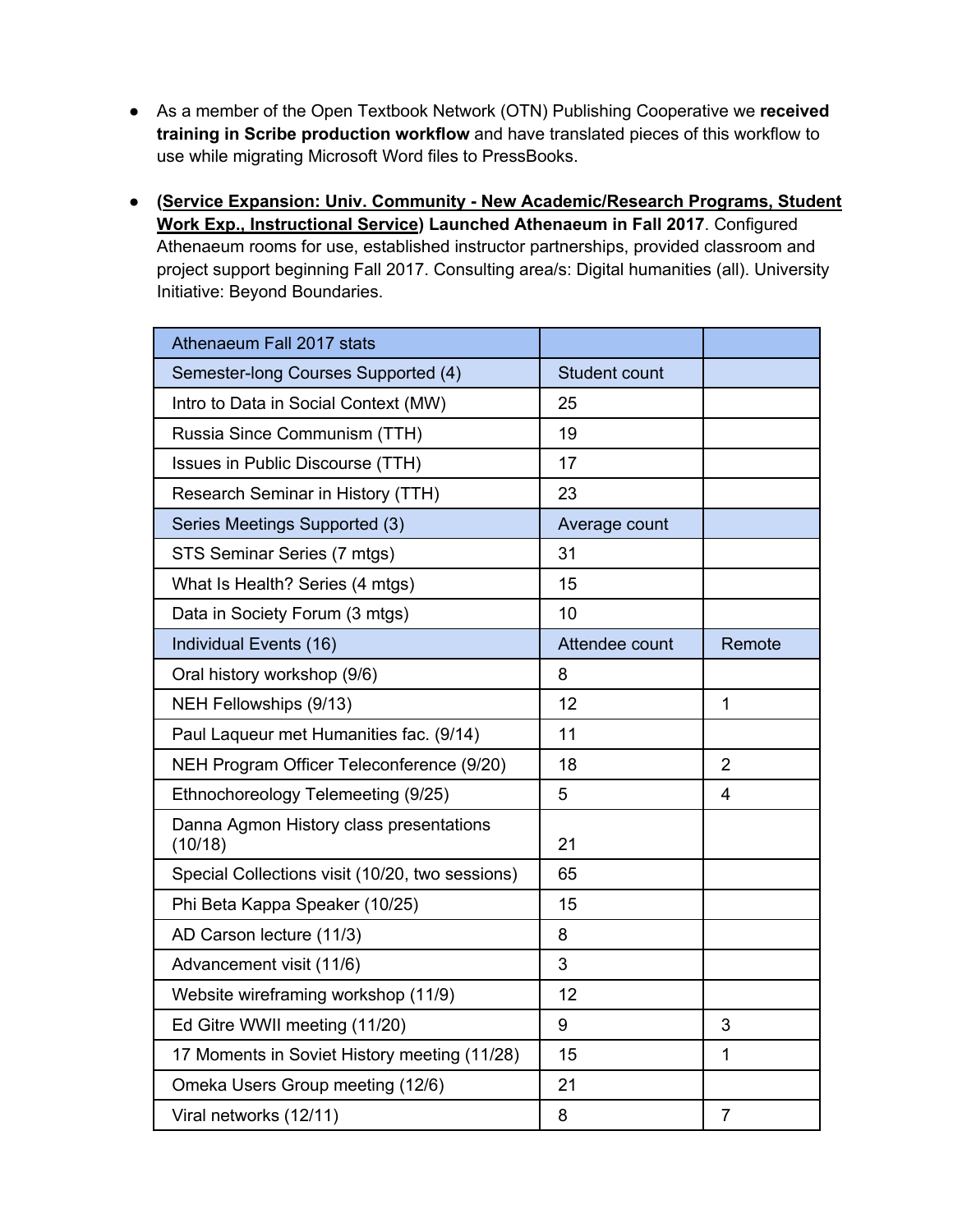| Website wireframing workshop (12/14)   | 12             |        |
|----------------------------------------|----------------|--------|
|                                        |                |        |
| Athenaeum Spring 2018 stats            |                |        |
| Semester-long Courses Supported (7)    | Student count  |        |
| Data in Society (MW)                   | 21             |        |
| <b>Black Aesthetics (MW)</b>           | 18             |        |
| Digital History (TTH)                  | 8              |        |
| Data Visualization (TTH)               | 28             |        |
| 20 <sup>th</sup> -century Russia (TTH) | 25             |        |
| Strategic Management (M, grad)         | 10             |        |
| HR in the Arts (W, grad)               | 12             |        |
| Series Meetings Supported (2)          | Average count  |        |
| STS Seminar Series (9 mtgs)            | 29             |        |
| DH Seminar Series (8 mtgs)             | 8              |        |
| Individual Events (11)                 | Attendee count | Remote |
| <b>NLI Get Noticed</b>                 | 29             |        |
| <b>Health Analytics</b>                | 50             |        |
| Athenaeum Opening                      | 60             |        |
| DitC Challenge Hour                    | 15             |        |
| Douglass Day Transcribe-a-Thon         | 35             |        |
| VE Day Transcribe-a-Thon               | 68             | $800+$ |
| <b>Peace Studies Poster Session</b>    | 35             |        |
| Python programming for DH (2 sessions) | 25             |        |
| R programming for DH (2 sessions)      | 23             |        |
| Wiki edit                              | 25             |        |
| Podcasting workshops (3 sessions)      | 15             |        |

#### 7. NCR & Roanoke/HS&T Development

● **(Service Expansion: Univ. Community - Roanoke - Research Service, Instructional Service) Connected Virginia Tech Libraries' data and information services with the Health Sciences and Technology Campus**. Developed resource needs and service model scenarios for the forthcoming Biomedical Research Expansion Library. Worked collaboratively with the Virginia Tech Carilion School of Medicine (VTCSOM) Integration Committee and VTCSOM Library administrators and staff on planning for VTCSOM Library joining Virginia Tech Libraries. Consulting area/s: Health information. University Initiative: Health Sciences and Technology Campus.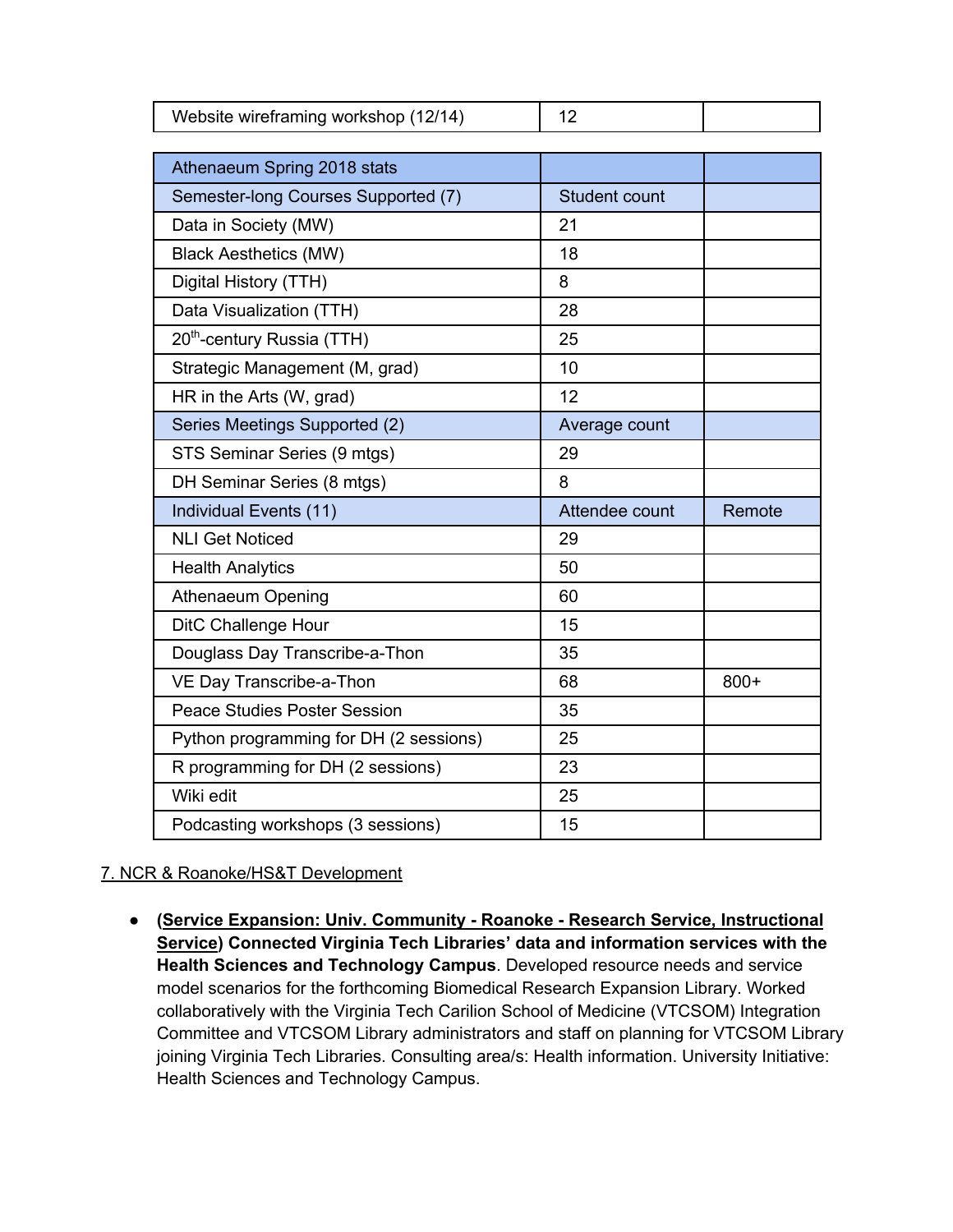- **Supported digital research methods and environments through broad collaboration**. RCE Health Sciences Research Librarian attended Science of Team Science Conference, supported 5+ collaborative research projects, incorporated collaboration tools methods in 3 workshops, and hosted the first "How to Be a Collaborator" workshop. Consulting area/s: Research collaboration (all); Understanding research collaboration methods (team science).
- **Engaged in publishing activities that support scholarship in the National Capital Region**. Publications supported include the RE: Reflections and Explorations volume (numerous student authors from NCR, Institute for Policy and Governance, and the School of Public and International Affairs) and ongoing discussions with Tom Sanchez (SPIA) about moving *International Journal of Urban Housing Policy* from Taylor & Francis to VT Publishing. Consulting area/s: Producing and publishing books; Deciding whether to transition a journal to open. University Initiative: National Capital Region.

#### 9. Advancement

● JUMP crowdfunding campaign raised over \$2,500.00 to support the creation of Open Educational Resources.

#### 10. Inclusion & Diversity

- **Partnered with campus units on accessibility and launched an Accessibility Club** to address cross-departmental digital accessibility issues, concerns, and opportunities. Collaborated extensively with Office of Accessible Technology for open educational resources. Partnered with the Office for Equity and Accessibility on collaborative learning projects. Contributed accessibility recommendations to the COMPEL computer music repository project. University Initiative: Diversity and Inclusion.
- **Developed the VTechWorks collection, "Higher Education Policy for Minorities in the United States**," created by graduate assistant Andrea Briceño Mosquera, a collection of 500 open access documents that provide a comprehensive and balanced view on higher education policy analysis for minorities in the United States. University Initiative: Beyond Boundaries; Diversity and Inclusion.
- **Expanded access to VTechWorks content and expanded diversity and inclusion collections**, including captioning 300 videos and creating new Office for Inclusion and Diversity (OID) and Interloper collections. University Initiative: Diversity and Inclusion.
- We **organized and offered sessions with inclusion and equity themes** throughout the year, including "Developing Effective Teaching Practices for Identity and Inclusion in Agriculture and Life Sciences" (Haugen), "Taking Stock of Military Veterans' Human Capital in an Agriculture Context" (Haugen), Safe Zone 101 training taught by Wright de Hernandez and Haugen, LGBTQ+ and the Media session training by Wright de Hernandez and Haugen, "An Open Solution for Urgent Problems: Increasing Research Quality, Reproducibility, and Diversity," guest lecture by Jeff Spies (COS) (621 downloads), and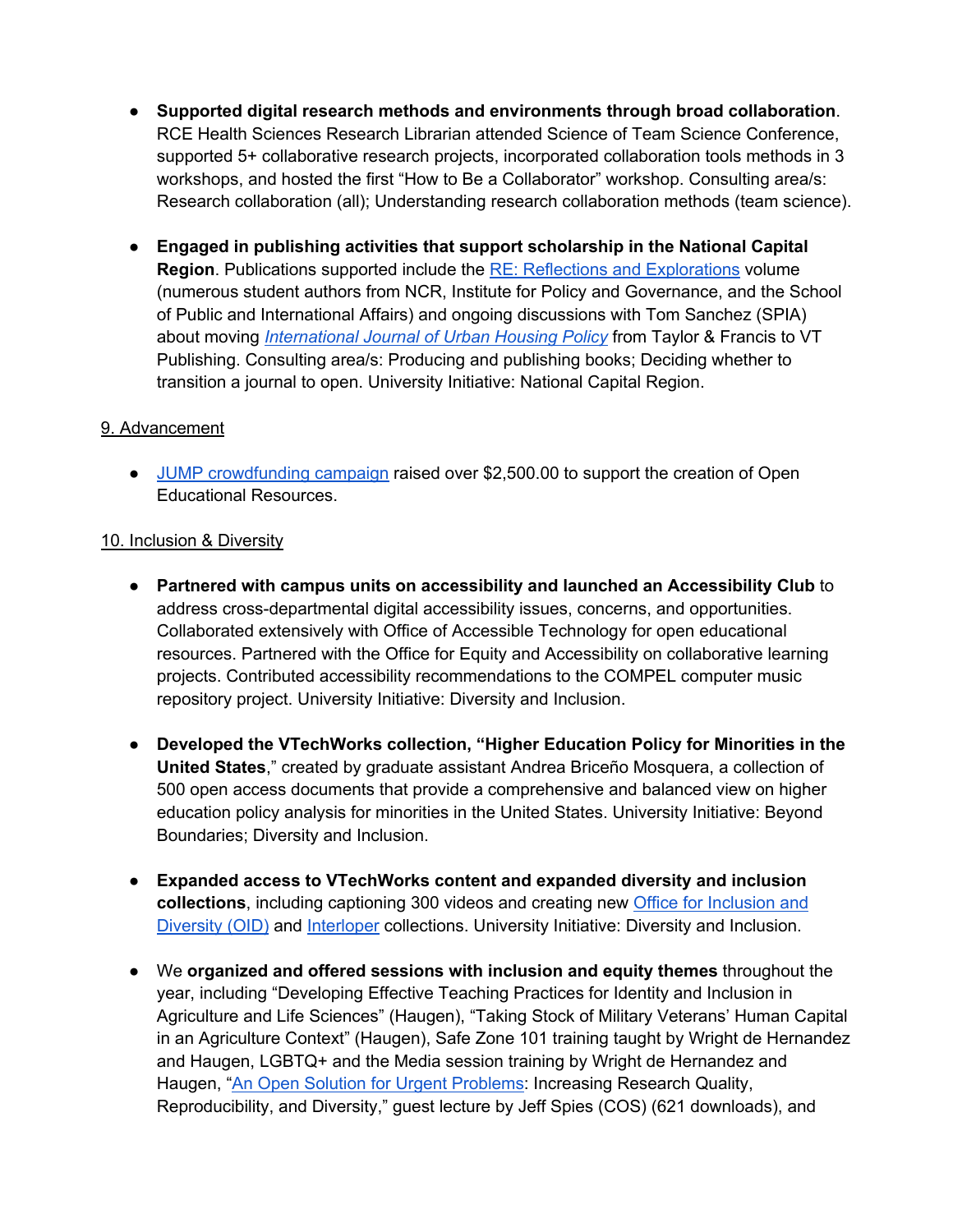"Open Educational Practices: Equity, Achievement, and Pedagogical Innovation," by Rajiv Jhangiani during the VT Open Education Symposium (440 downloads).

### Achievements by University Initiative

- **Beyond Boundaries** 
	- Health Analytics Summit (Data & Decisions; Adaptive Brain & Behavior)
	- Launch of Data Visualization and Data Transformation Studios (Data & Decisions)
	- Data Essentials Workshop (Data & Decisions)
	- Data Bridge (Data & Decisions)
	- Goodwin Hall Project (Data & Decisions)
	- COMPEL Project (Creativity & Innovation)
	- Workshops and public programs on open movements (All)
	- Launch of campus-wide research impact and collaboration services (All)
	- Launch of book publishing service through TOME (All)
	- Launch of Athenaeum (Data & Decisions, Creativity & Innovation, Equity and Social Disparity in the Human Condition)
- **Experiential Learning** 
	- Master Health Literacy Project
	- Launch of Data Visualization and Data Transformation Studios
	- Refined proposal for Data Bridge experiential learning hub
- Community Engagement
	- Launched phase one of the VT, Appalachia, and Commonwealth Archive
	- Launched regional digitization service
- Diversity and Inclusion
	- Developed VTechWorks collection on Higher Education Policy for Minorities in the United States
	- Completed prototype International Archive of Women in Architecture digital library
	- Delivered equity- and diversity-themed workshops and public programs
- Scalable and Sustainable Infrastructure for a Top 100 Global University
	- Integrated repository services with university infrastructures (Elements, Graduate School ETD Submission System)
- Economic Development
	- Delivered workshops and public programs on open movements
	- Offered instruction/training on digital research methods
- Health Sciences and Technology Campus
	- Connected Virginia Tech Libraries' data and information services with HS&T
- National Capital Region
	- Engaged in publishing activities that support scholarship in the National Capital Region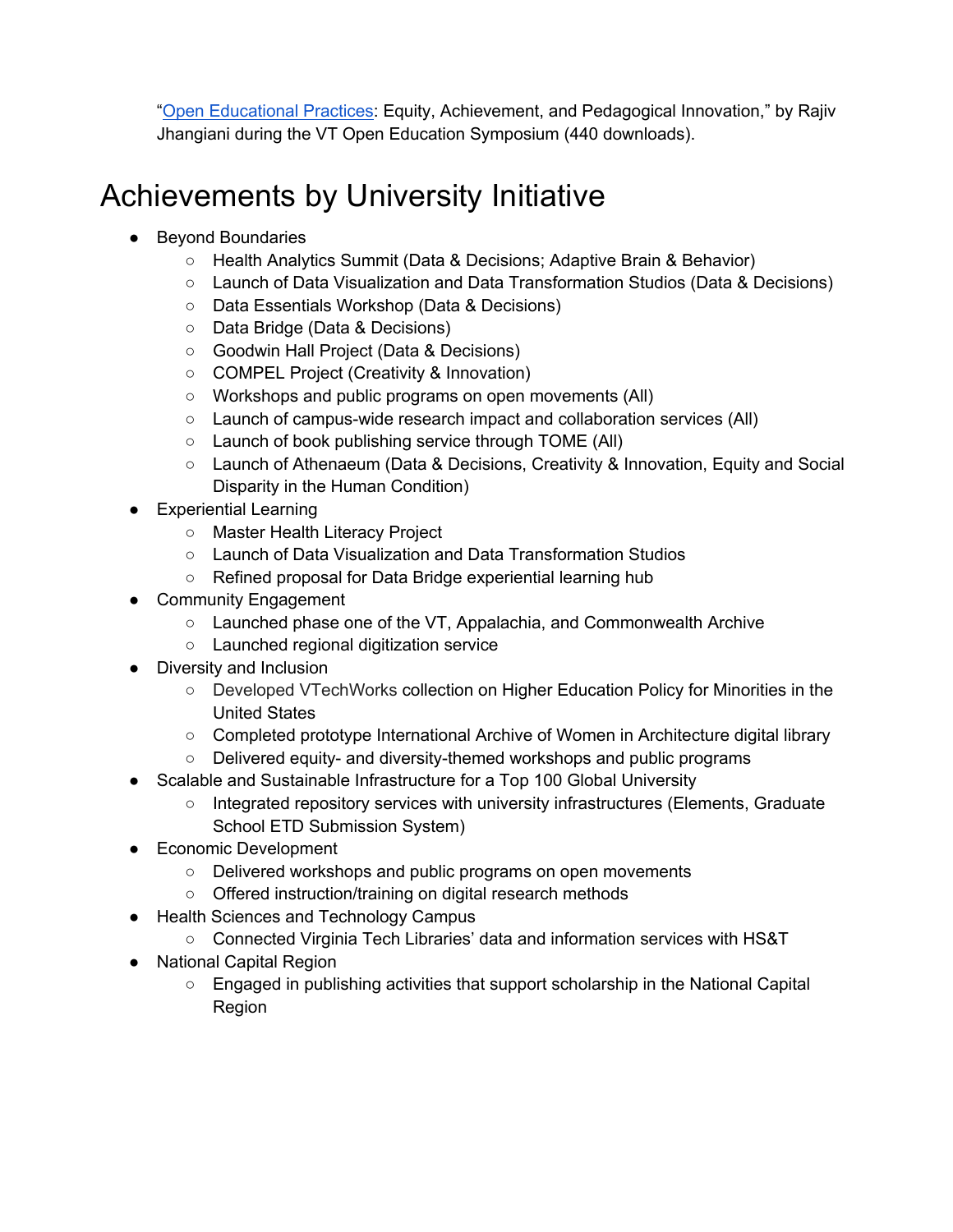### Reflection

- **Research Impact & Collaboration.** The focus this year was leading the search process and hiring a new Research Impact Librarian responsible for developing and coordinating the Libraries' research impact services, which should help to address any outstanding 2018 goals. The RCE team launched the Elements CV pilot project, setup and configured Altmetrics Explorer (AE), partnered with Faculty Affairs to integrate AE for Institutions with Elements, and offered consulting and education through workshops, libguide development, and in person consults. We are on target to complete our goal of delivering a collaboration workshop series in fall 2018. Due to software procurement issues, progress was delayed on the systematic review software testing project.
- **Research Data.** In terms of meeting our goals to refine VTechData services, we began capturing repository use analytics, added batch download functionality, and have only to move the code to production to complete the integration with Open Science Framework. In terms of outreach and service expansion, we successfully transferred data using Globus, increased our knowledge of machine learning and deep learning, and expanded our data education efforts. We reached established student research/consulting cohort goals, and added a student team for data recovery and forensics. Outstanding actions are the addition of batch metadata download functionality to VTechData and increased outreach for data curation and management services.
- **Digital Libraries.** We increased our support and capacity for digital imaging and preservation services by hosting the first forum for a national project to explore 3D imaging best practices, partnering with Special Collections to increase collaboration across imaging spaces, initiating new scanning projects for the regional digitization service, and increasing documentation of preservation services for different repository systems. Our efforts to develop the next generation digital library infrastructure include increased adoption of SCRUM practices, launch of the Accessibility Club, pursuit of grant projects, launch of two prototype digital libraries, development of functional requirements for the VT, Appalachia, and Commonwealth Archive, multidisciplinary data/digital library research collaborations, and high impact code contributions. Outstanding actions are the BeyondVT project, establishing a digital library technology stakeholders team, and collaborations to address DOI services.
- **Digital Scholarship.** We increased access to institutional resources by developing new VTechWorks collections for DAs/SGAs (and added to this goal a collection for the office of inclusion and diversity), joining COAPI and contributing to ongoing conversations about a campus-wide open access policy, and establishing initial workflows for archiving Ubiquity content in VTechWorks. We transitioned a high volume of journal content to Ubiquity Press, clarified support for and provided digital authoring and digital layout editing services, established a digital humanities project workflow model, and continued to offer a wide range of workshops on digital scholarship, including sessions on open education and open pedagogy. We made connections with the Equity and Social Disparity in the the Human Condition (ESDHC) SGA and intend to support any future publications produced by the